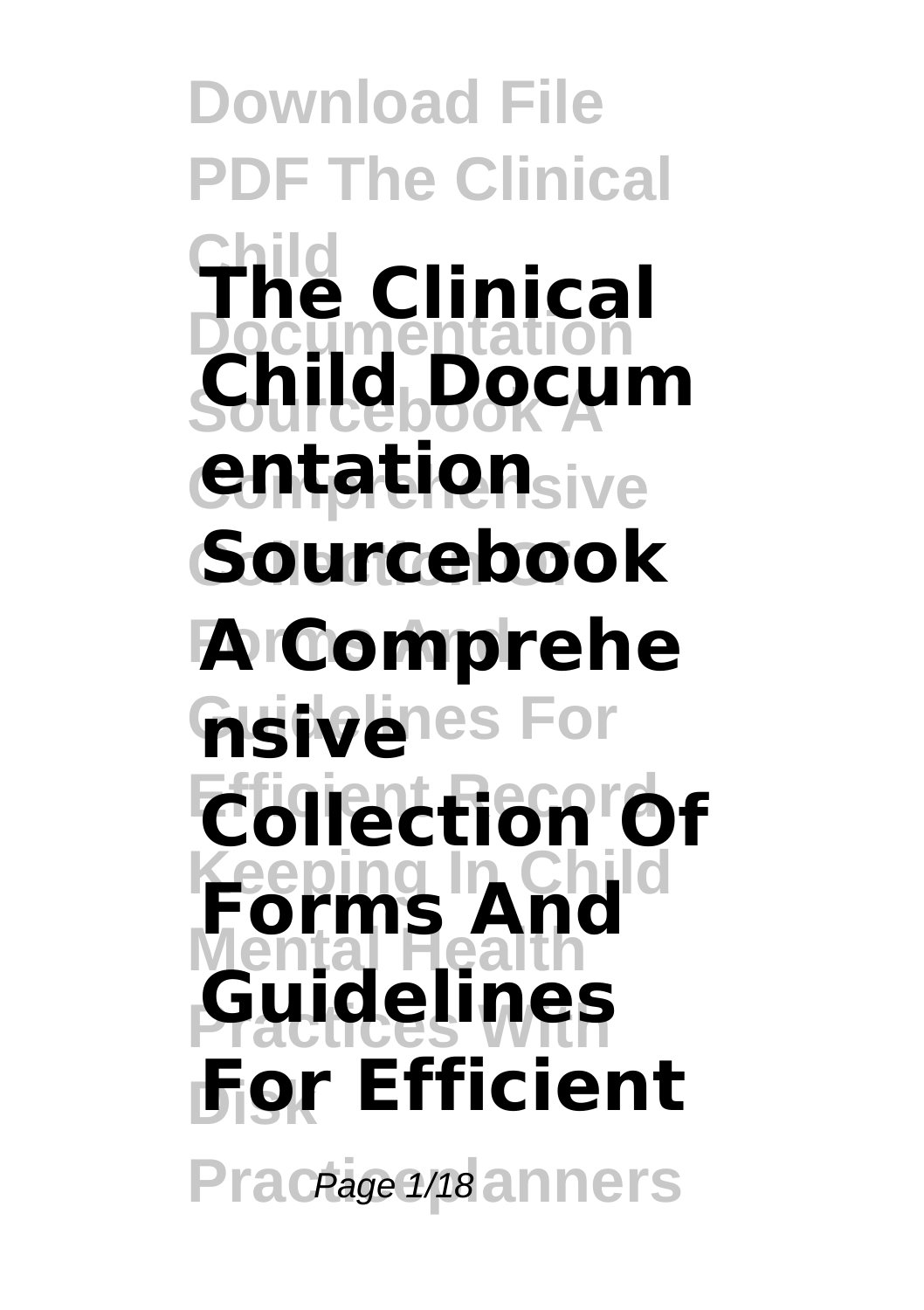**Download File PDF The Clinical Record Keeping In Sourcebook A Child Mental Healthensive Collection Of Practices With Disk Pr Guidelines For acticeplanne**  $\mathbf{F}\mathbf{S}$ icient Record **Keeping In Child** Yeah, reviewing a book **Mental Health the clinical child** Prac<sub>Page 2/18</sub> With **Disk documentation**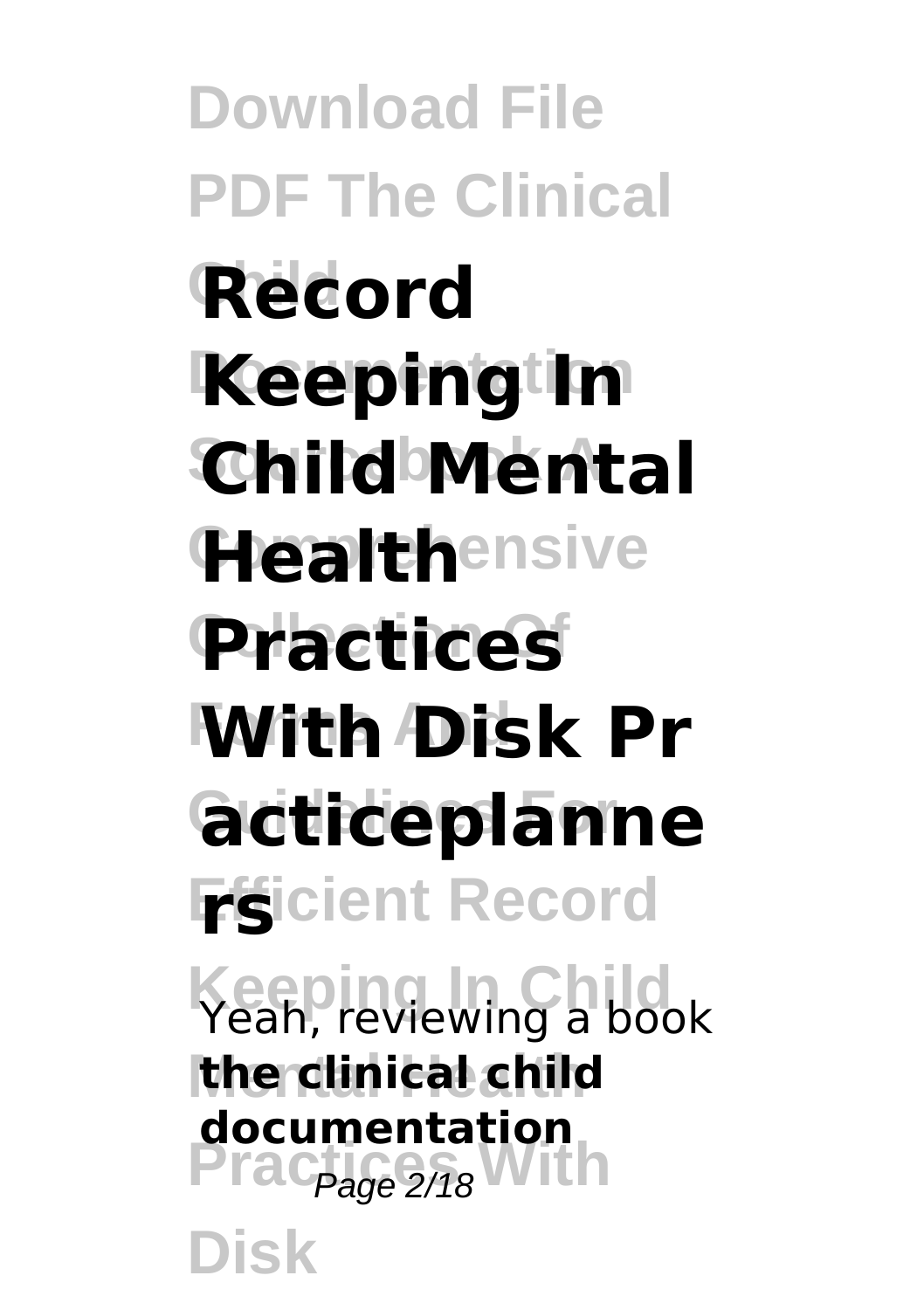**Download File PDF The Clinical Child sourcebook a comprehensive Sourcebook A and guidelines for** *<u>efficient</u>* recordve **Collection Of keeping in child Forms And practices with disk Guidelines For practiceplanners** could be credited with<br>Vour close links **Kistings. This is just one Methe solutions for you Practices With** understood, exploit **Disk** does not suggest that you have astonishing<br>Page 3/18 **collection of forms mental health** your close links to be successful. As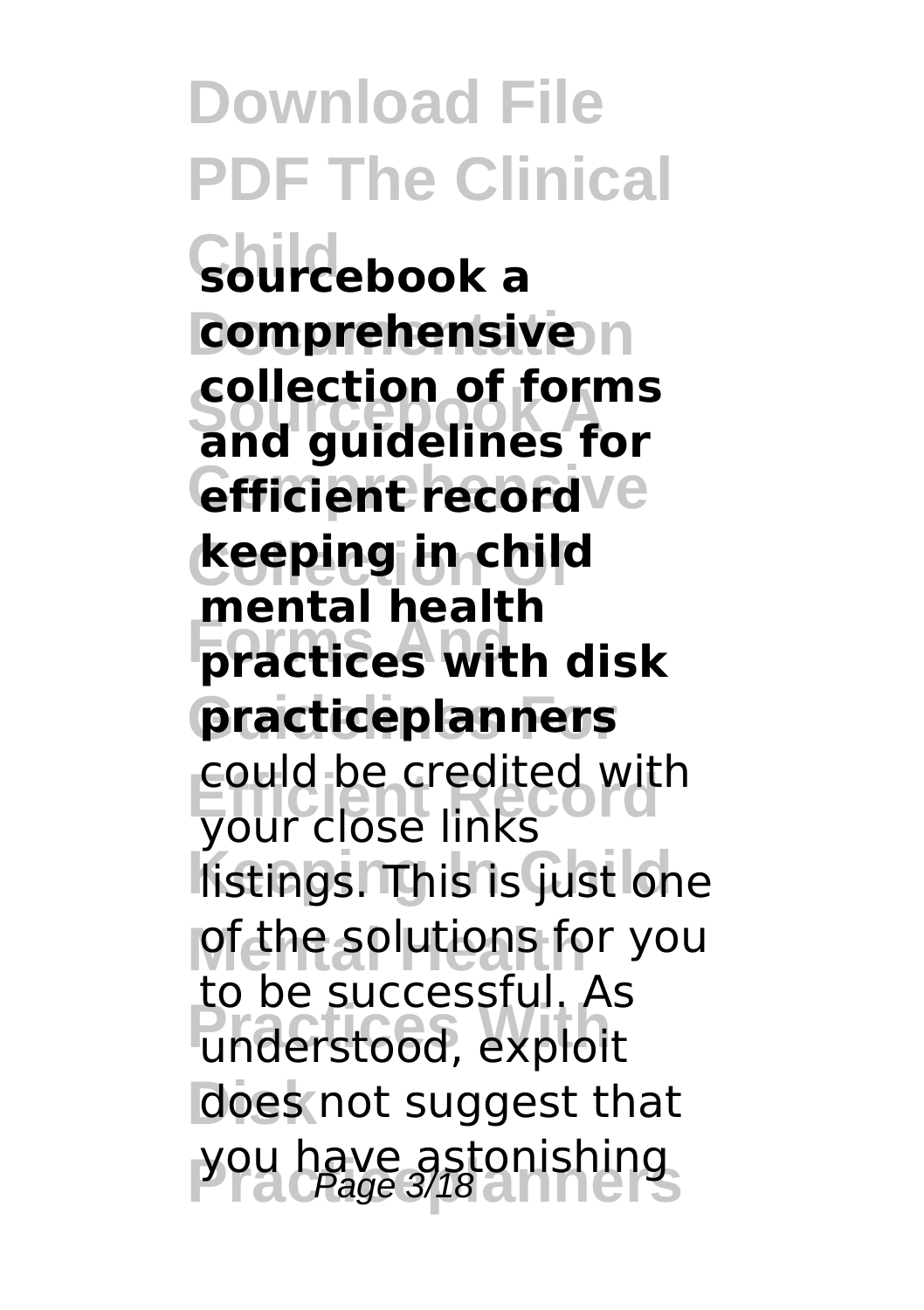**Download File PDF The Clinical Child** points. **Documentation** comprenenting as<br>competently as Contract even more than new will give each **Forms And** the declaration as without difficulty as insight of this the<br>clinical child documentation<sup>C</sup>hild sourcebook a lth **Practices With** collection of forms and **Disk** guidelines for efficient record keeping in child<br>Page 4/18 Comprehending as success. adjacent to, clinical child comprehensive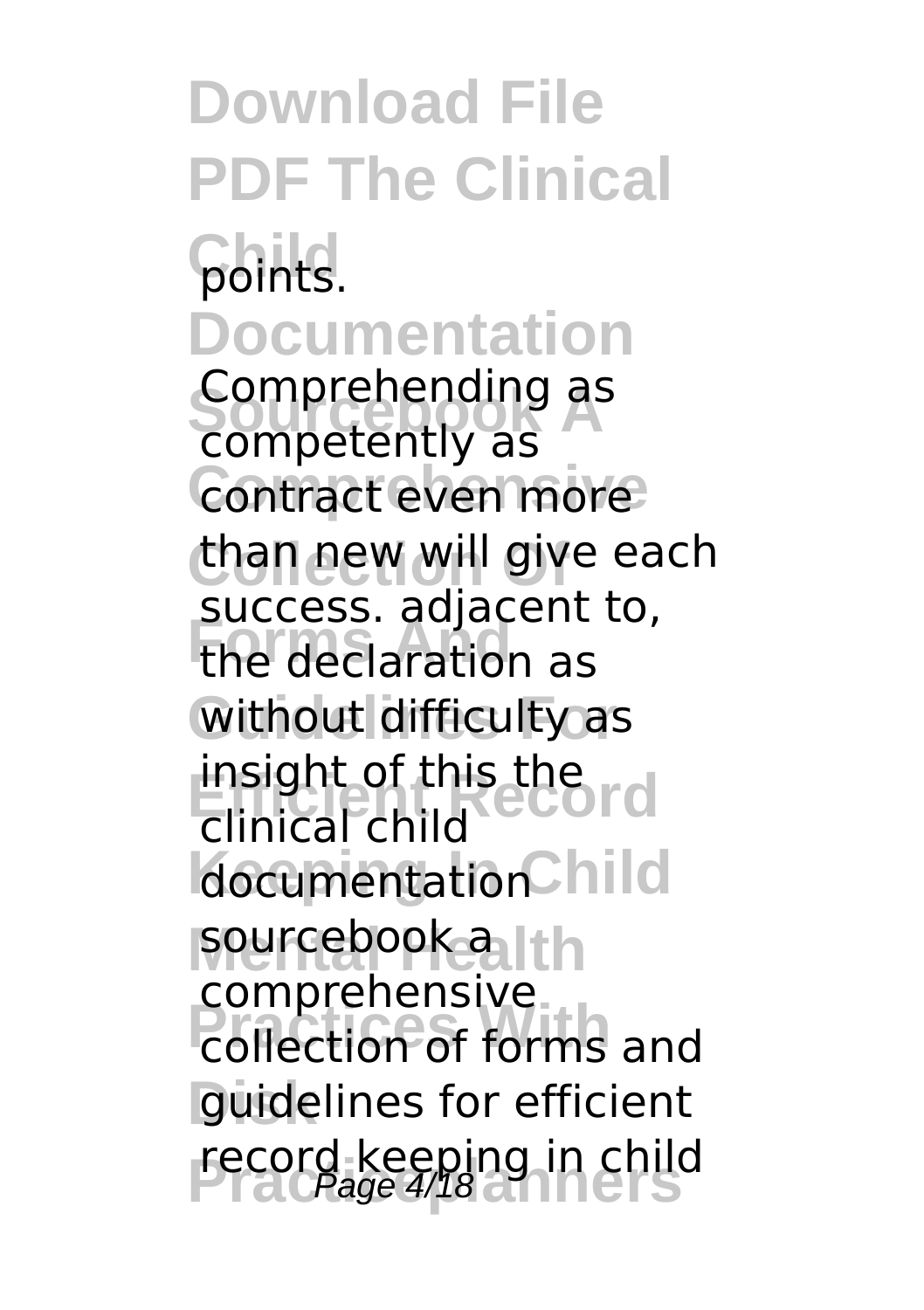**Children** mental health practices with diskentation **Sourcebook A** be taken as without **Gifficulty as picked to CGHIection Of** practiceplanners can

**Ebooks on Google Play** Books are only<sup>F</sup>or **Efficient Record** PDF files, so if you own a Kindle you'll need to **Mental Health** convert them to MOBI **Primat Before**<br>
start reading. **Disk The Clinical Child** Page 5/18 available as EPUB or format before you can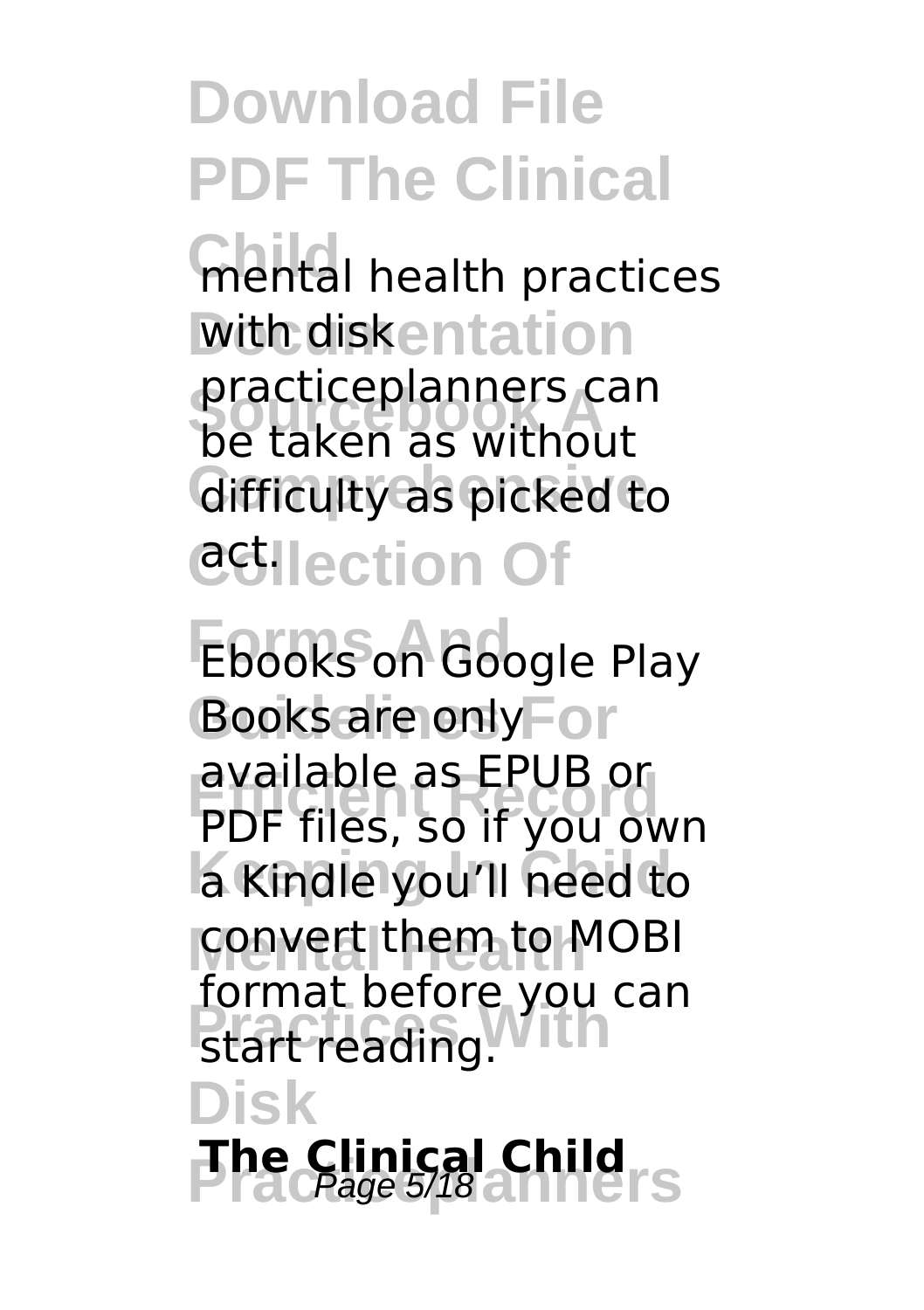**Download File PDF The Clinical Child Documentation Sourcebookation** Suuctured Data<br>Capture (SDC) is an **Coen-source technical Collection Of** framework that **Forms And** made to the semantics of the question or any **Efficient** Choices. This provides **Keaping In Child Mental Health Practices With Capture for Discology** With great skill, Steiner Structured Data enables ... change is of its child answer **Structured Data**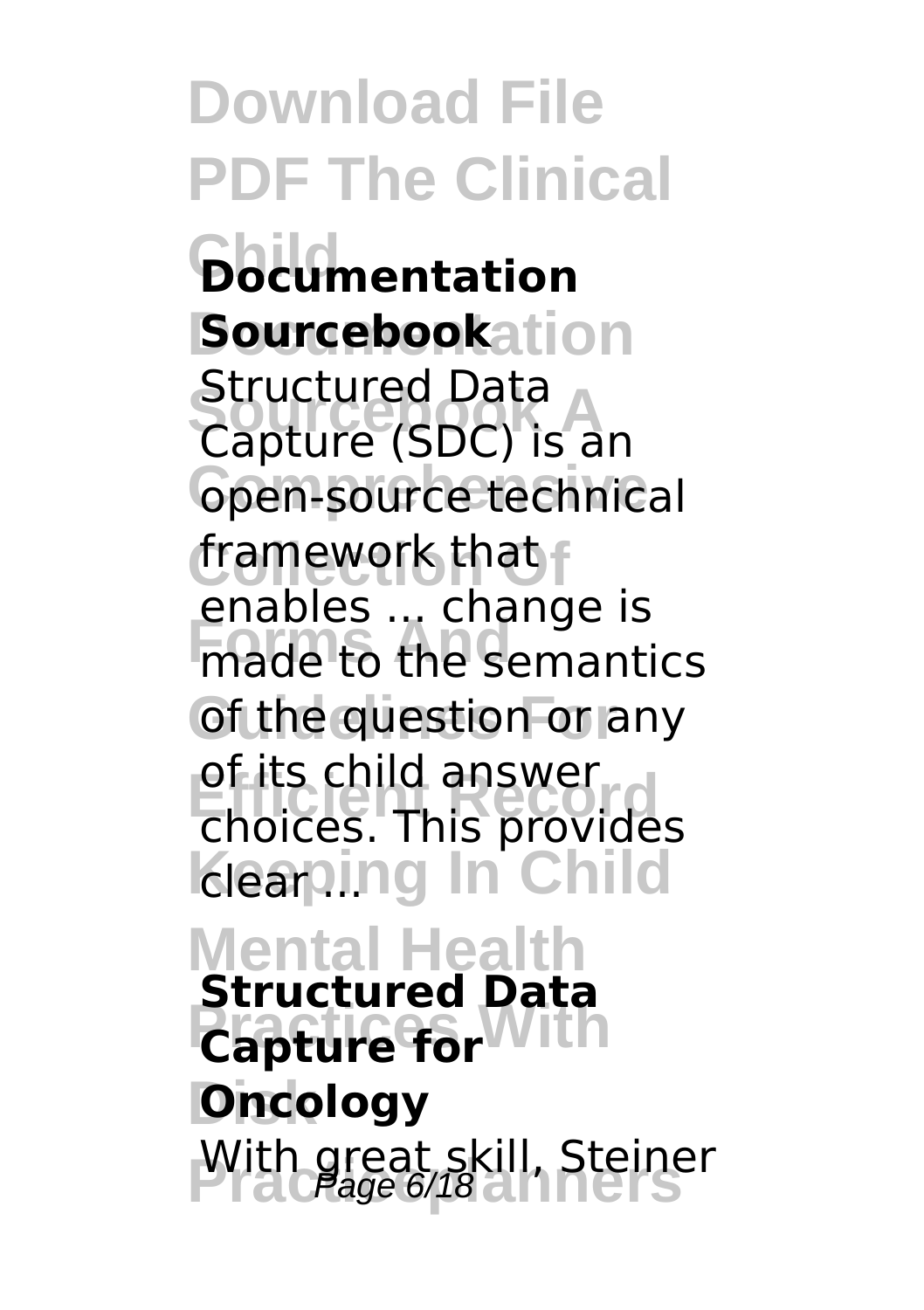demonstrates the way **in which the Nazis Sourcebook A** leaving the victim **Glways a choice IVe between greater and Forms**, so that Given elines For closed off alternatives, lesser evils, so that

**Efficient Record Reader's Choice** the presence of hild **Labsence of a given Primediately Disk** interval [CI], 0.86 to **P.91), the child's Practice**<br>
Practices 7/18 and Press clinical area (κ=0.89;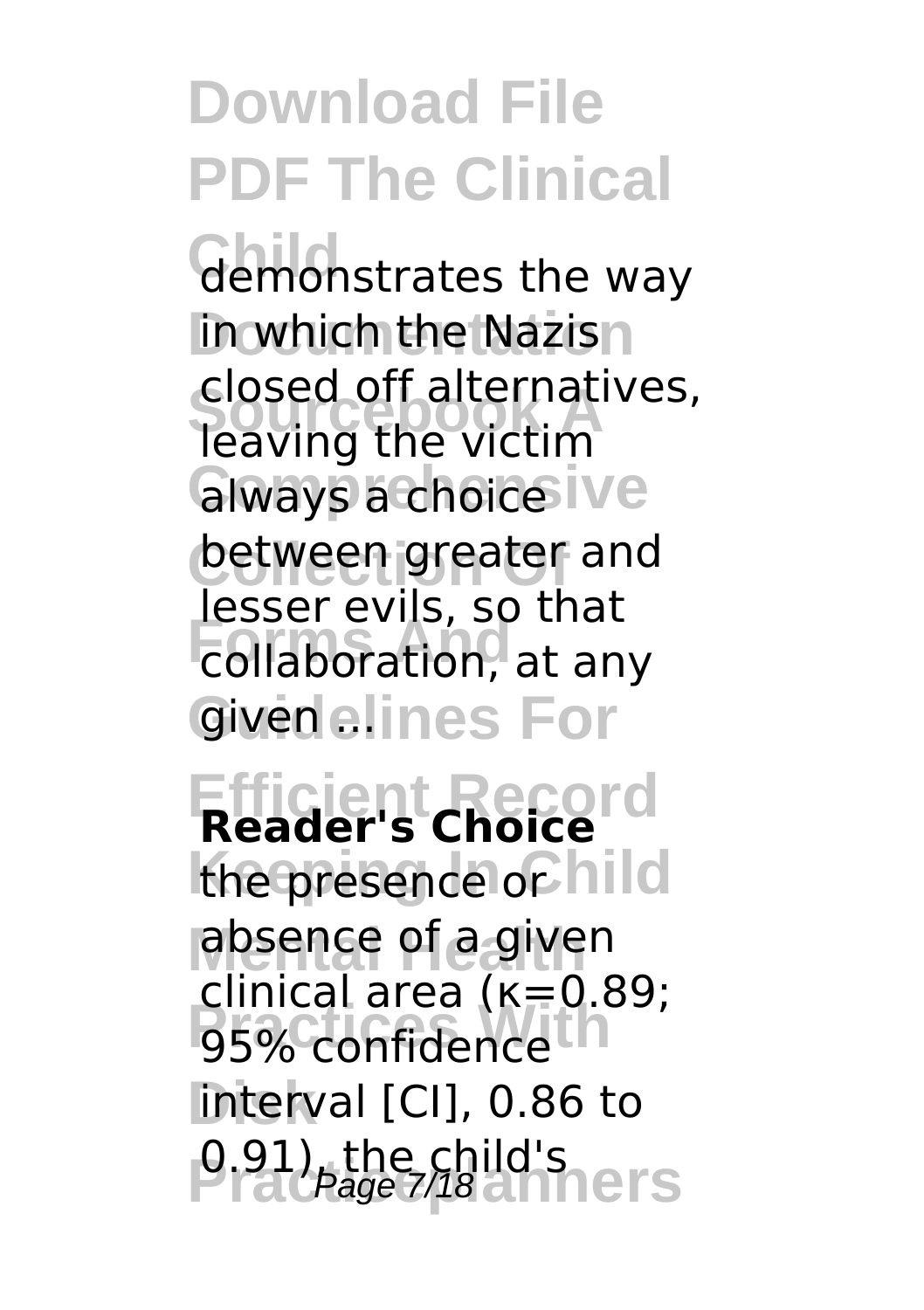**Childrighta** eligibility for the care represented by a given indicator (κ=0.95; 95%) **Comprehensive** CI ...

**Collection Of The Quality of Forms And Delivered to Children in the r Exercise States** have engaging Child **conversations with Pringing you again to Disk** the Colonnade even if **you're hundreds of Page 8/18 Ambulatory Care United States** W&L's expert faculty,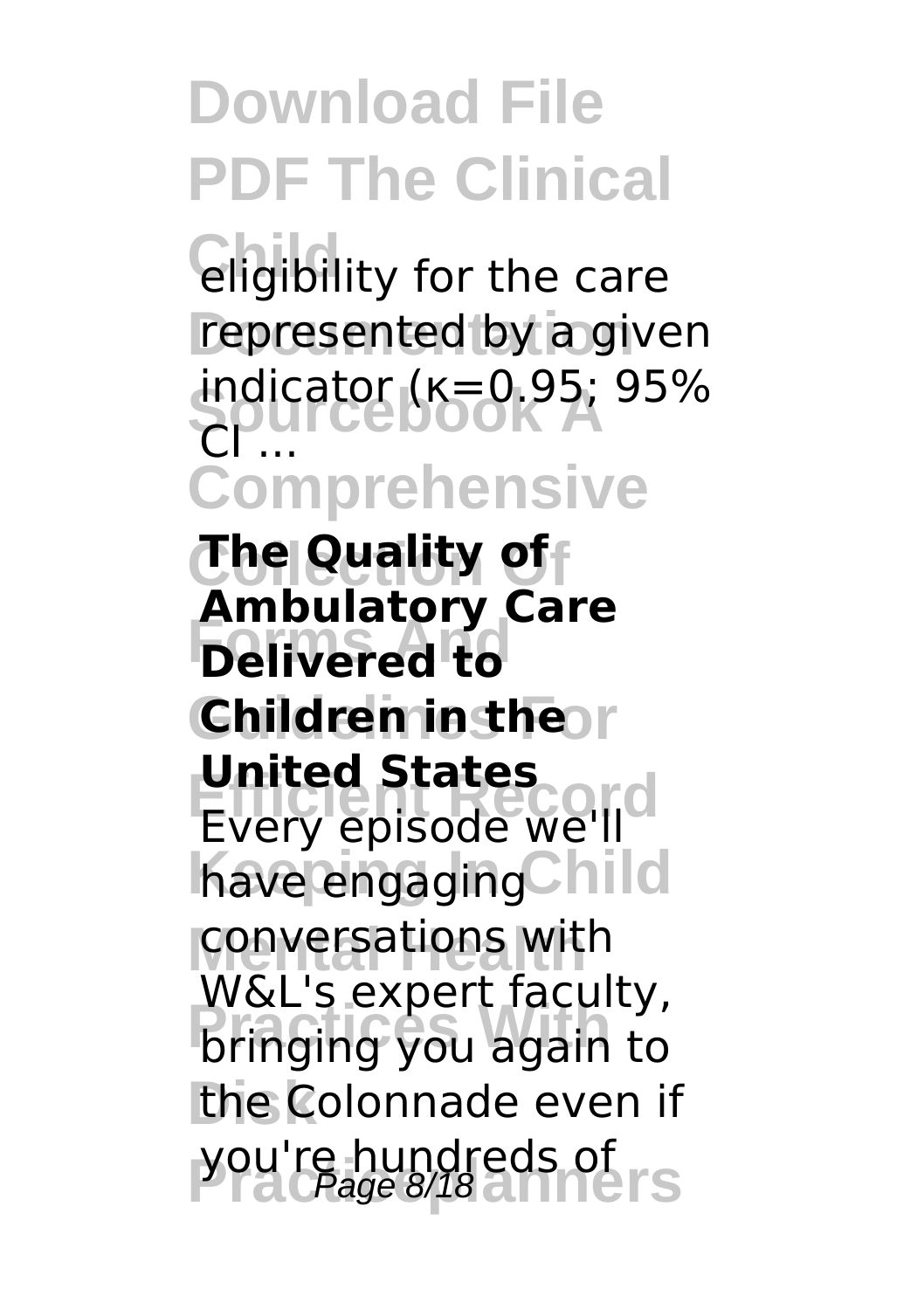**Child** miles away, just like the conversations that happen every day ...

**The New Social** Ve **Collection Of (Justice) Network Forms Andrew Andrew Andrew Source: Sepia) Two** decades later ... Only in a few states are the controls that govern **Mental Health** clinical labs and **Practices With** crime labs as well. The **Disk** quality of the work done ... <sub>ge</sub> 9/18 anners **Episode Transcript** regulations and hospitals extended to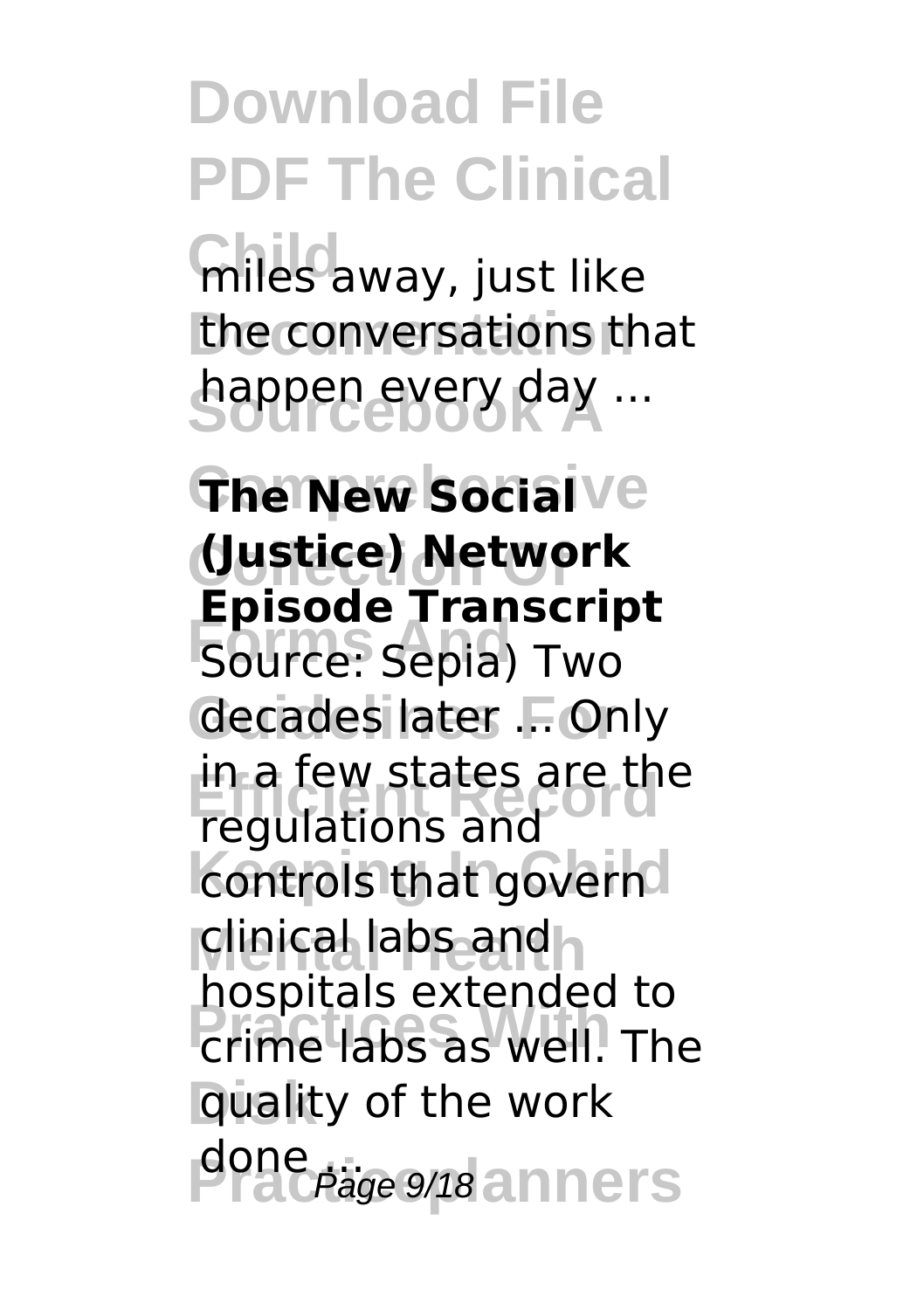**Can Forensiction Science Be Trust**<br>The Institutional **Review Board (IRB) is Collection Of** an administrative **Formalistic College (TC)** whose purpose is to ensure that the rights and<br>Welfare of human subjects of research conducted at or ... **Science Be Trusted?** committee of Teachers welfare of human

**Practices With Institutional Review Disk Board Practinical Andrews**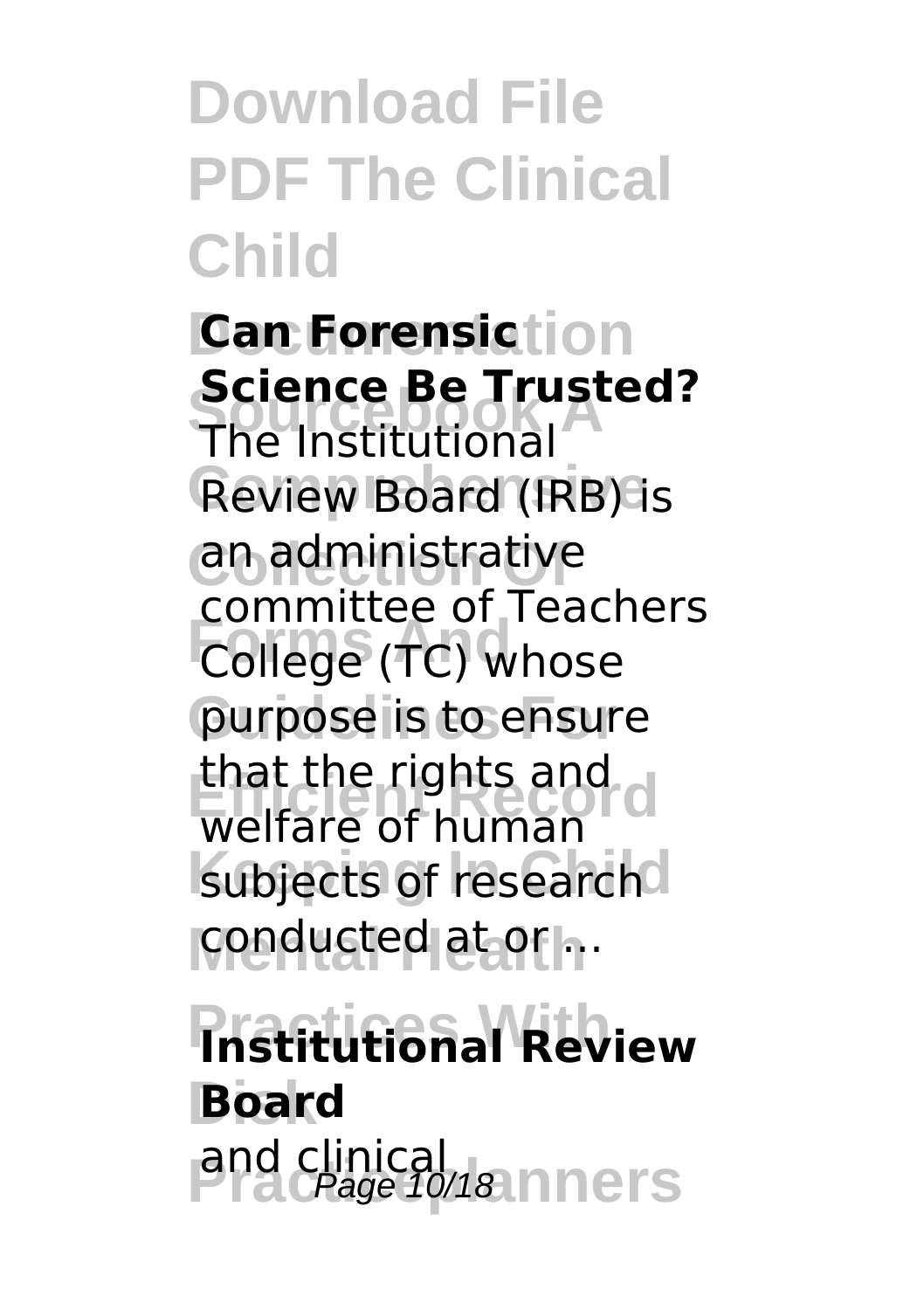**Download File PDF The Clinical** Gocumentation improvement. "We are excited to Join an<br>organization that Ghares outhensive **Collection Of** commitment to **Friday Inc.**<br>
excellence," said Dr. Todd M. Husty, MARSI owner, founder, and<br>chiof **Keeping In Child Mental Health Health Management Medical Audit Disk Resource Services, Inc.** *Praceage 11/18* Inners excited to join an integrity and  $\mathsf{chief}^{\mathsf{in}}$ **Associates Acquires**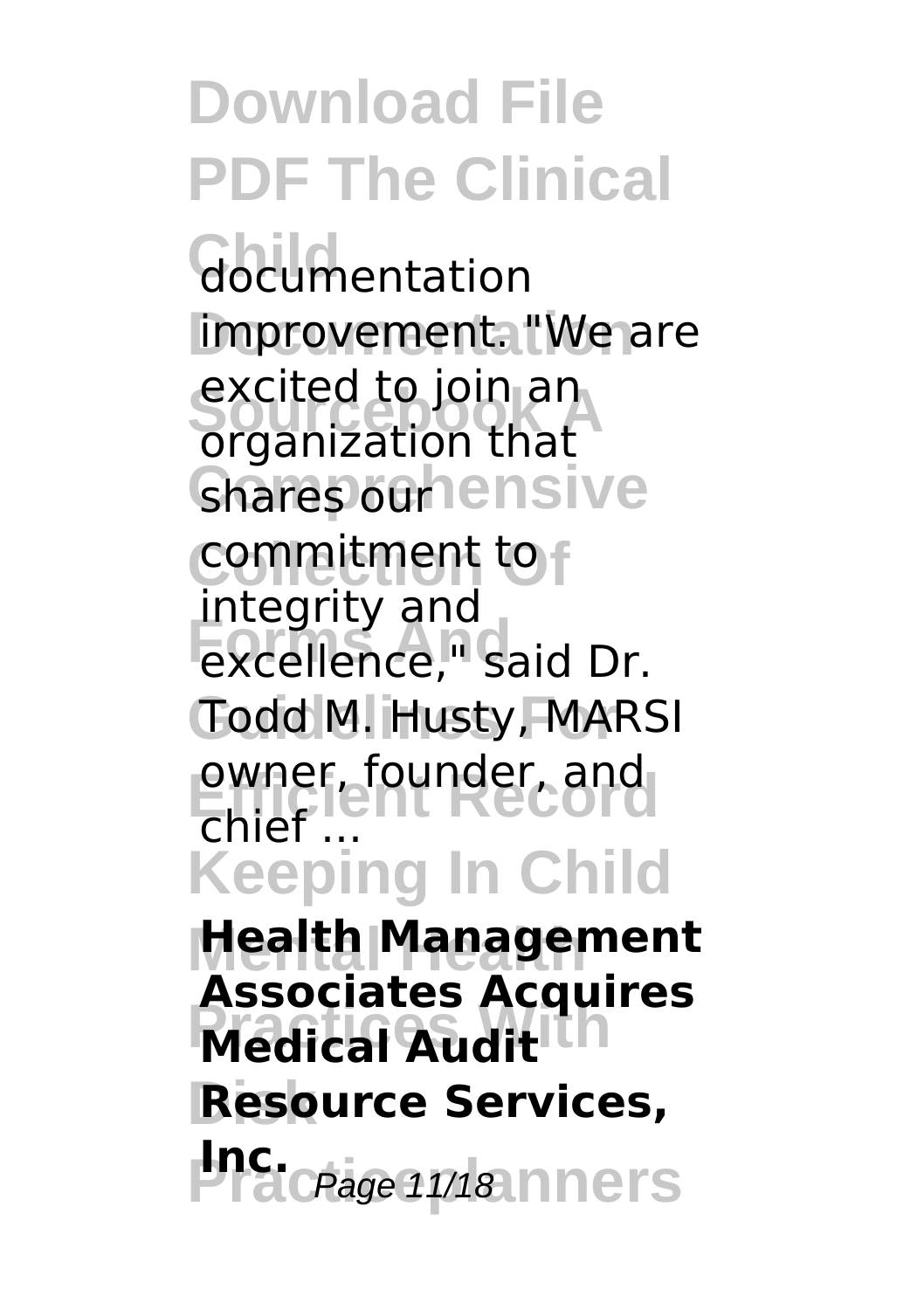**Child**'re going to send the clinical notes. You **Source A** Hight nave to look at **born in Aldershot and** moved around the UK **Forms** world. Leaving Inverness and driving **Porth ient Record** might have to look at as a child, it was a new

**Key Gordon, The Id Mental Health Highland Vet, is Practices With the latest series hits Disk the screen 世高updated Page 12/18 mners back with a book as**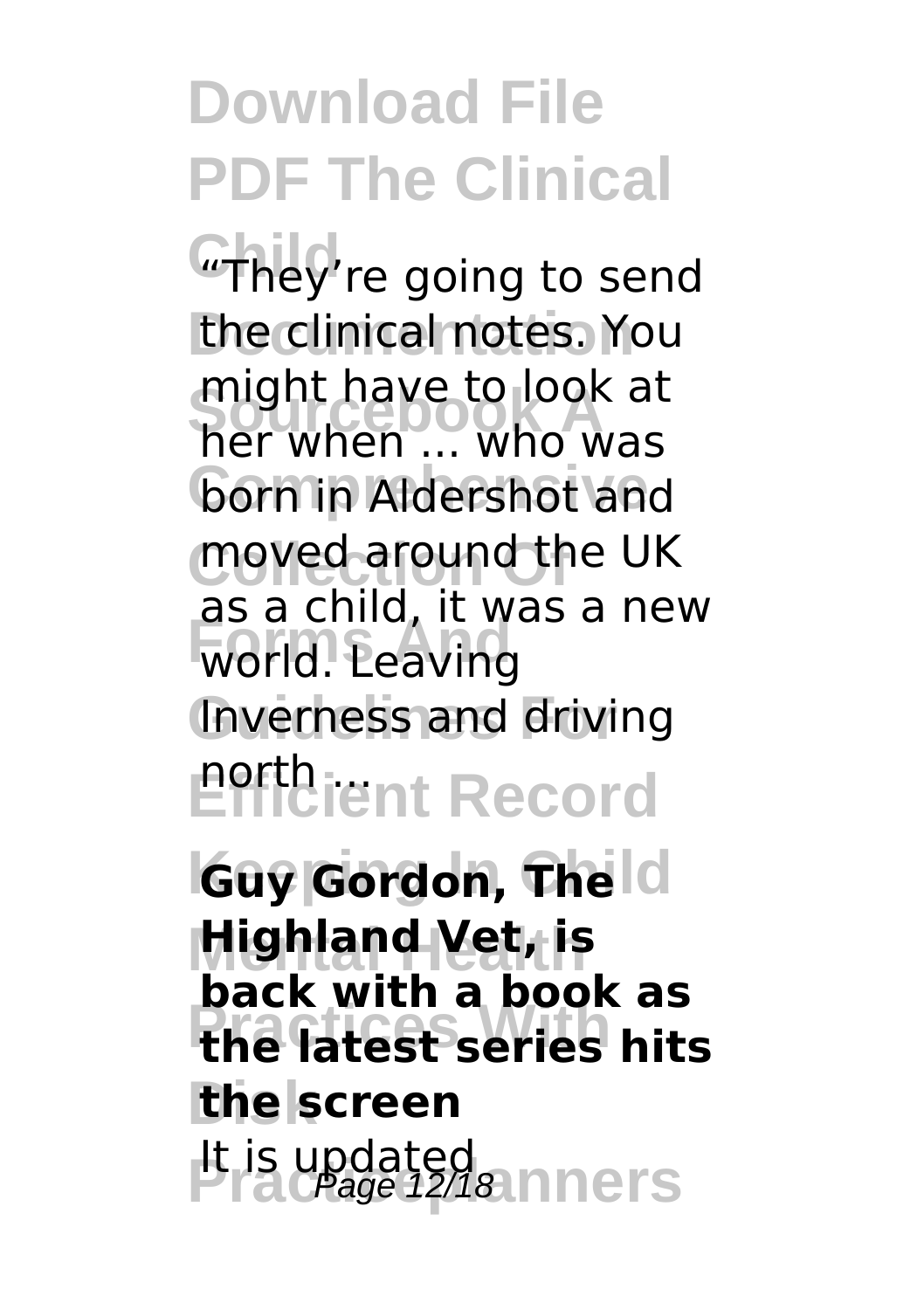**Continually to aid clinical management** among providers and<br>served as the source for potential BPOD<sup>e</sup> **Corplices of negative Forms And** had HIV-unconfirmed **Status (documentation** among providers and status with those who

## **Efficient Record** ...

**Establishing a**hild **Mental Health Pediatric Hematolog Profitsions Disk** Complaints are a **Practiceplanners** "critical source" to help Page 13/18**y-Oncology Program**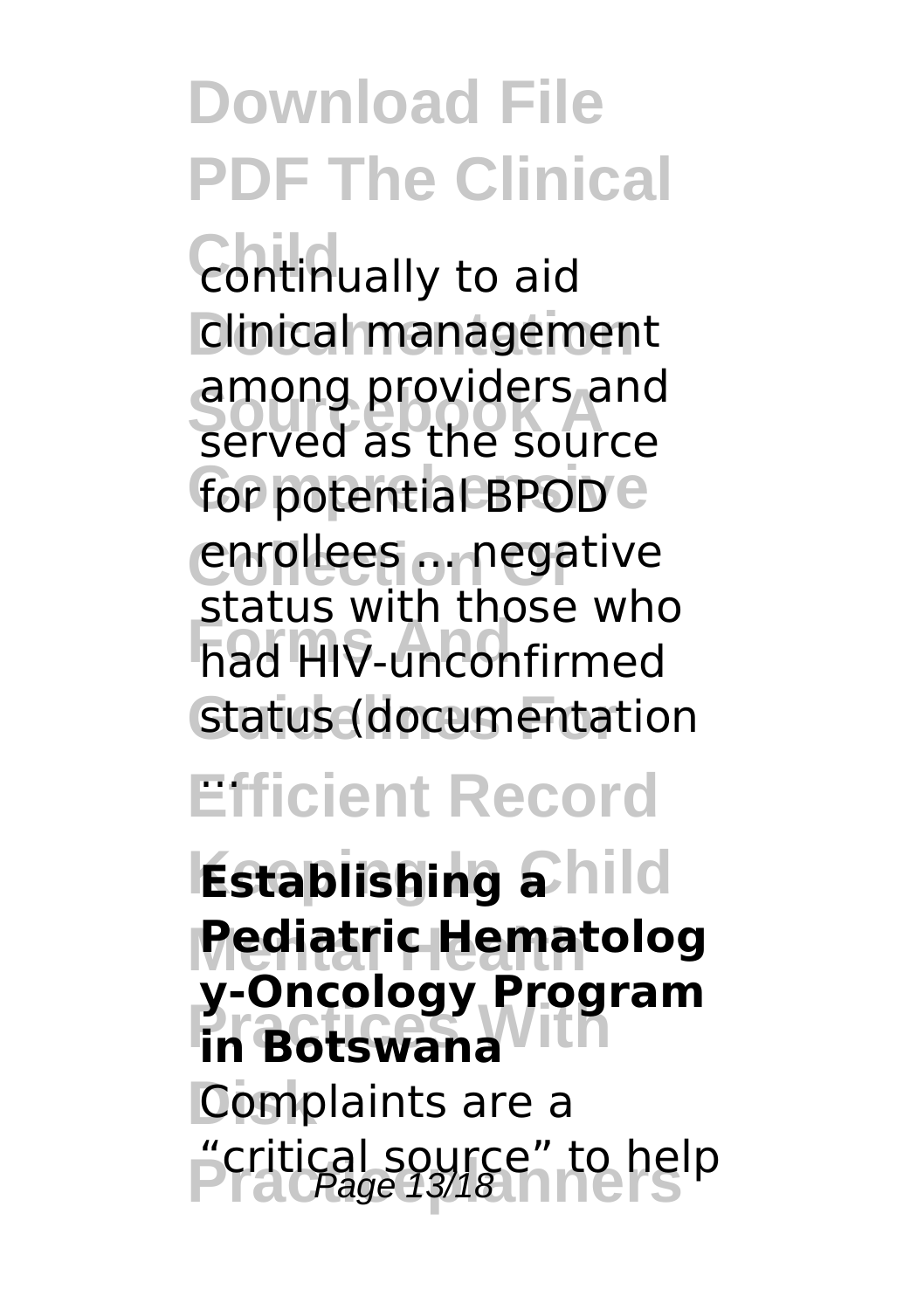**Download File PDF The Clinical** Grive *improvements* ... examined national policies guiding NHS<br>Pospitals and **Comprehensive** interviewed 20 clinical, **Collection Of** managerial, **Formalis Guidelines For EXECUTE:** NHS 'marking own **komplaints** Child **Melocity analyzes Practices With** providing insight and real-time analytics that allow agencies to **Page 14/18** hospitals and complaints, and patient **homework' over** clinical documentation,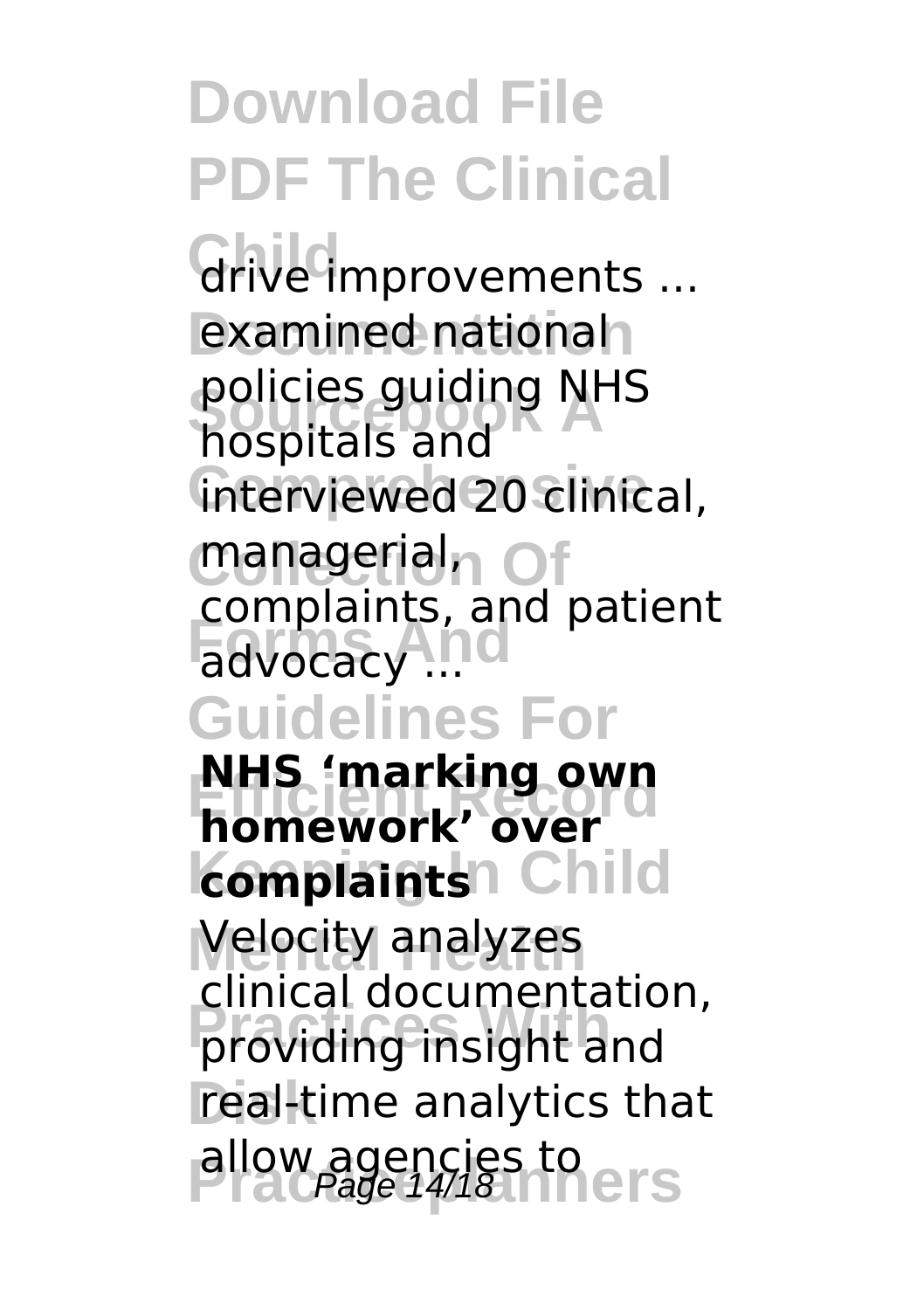**Download File PDF The Clinical** transform the patient experience and **on Improve their linar**<br>performance while *<u>Coucingehensive</u>* **Collection Of Forms And AND HEALTHREV PARTNERS LAUNCH REVENUE CYCLE MANAGEMENT SERVICES** ealth **Prins Tower Tate of** reflect the difficulty, in an individual case, of improve their financial **COMPLIA HEALTH OUTSOURCED** This lower rate of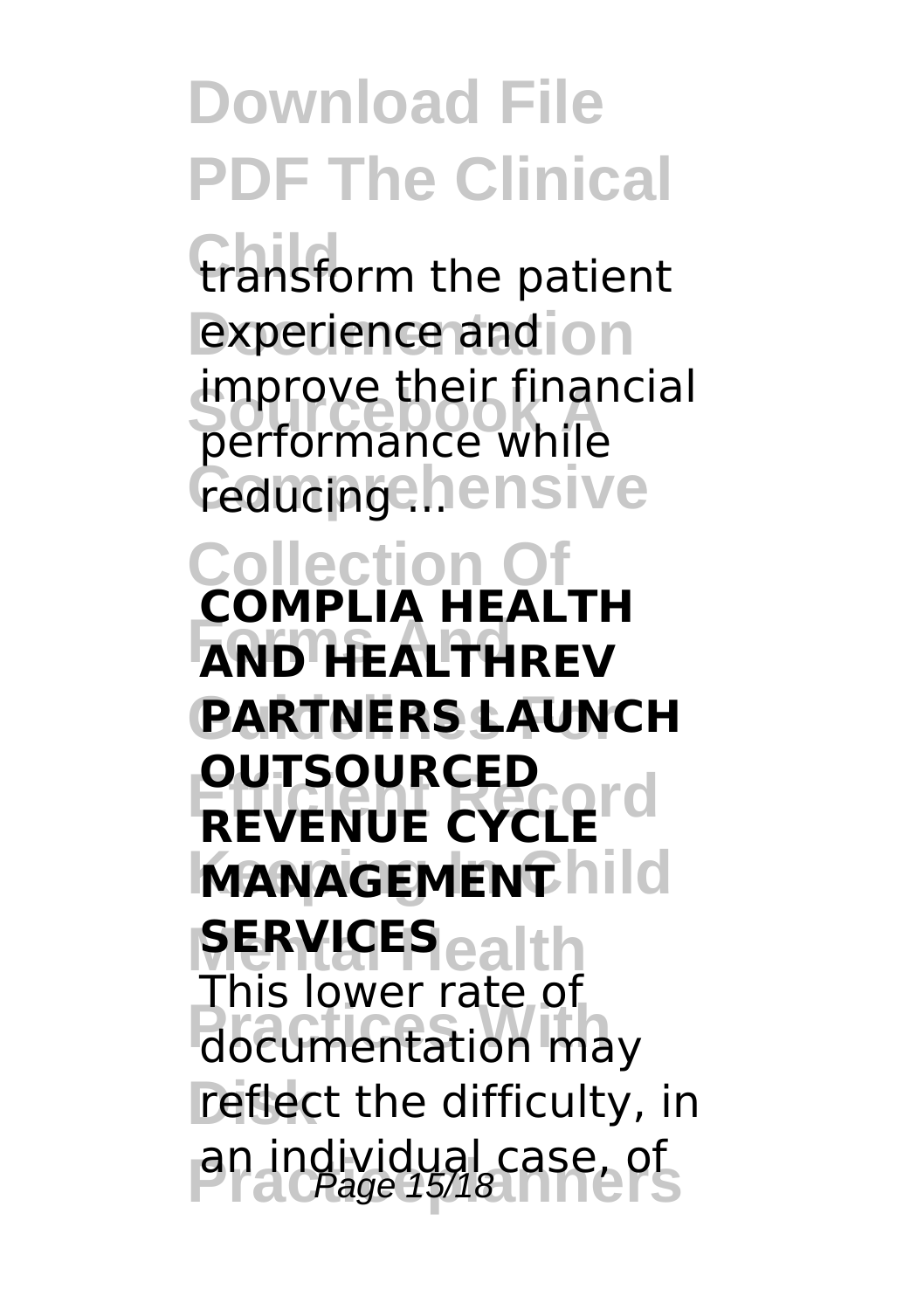determining whether some common food **Sourcebook A** in distinguishing an **Comprehensive** environmental source **Cromection Of** source is responsible or

**Forms And Contagious Acute Guidelines For Gastrointestinal Efficient Record**<br>Sikes said she wasn't sure what In Child **Mental Health** documentation she **Product Hotel Practice**<br>
marriage license, so **Disk** she brought her birth **certificate, social Practice Infections** would need for the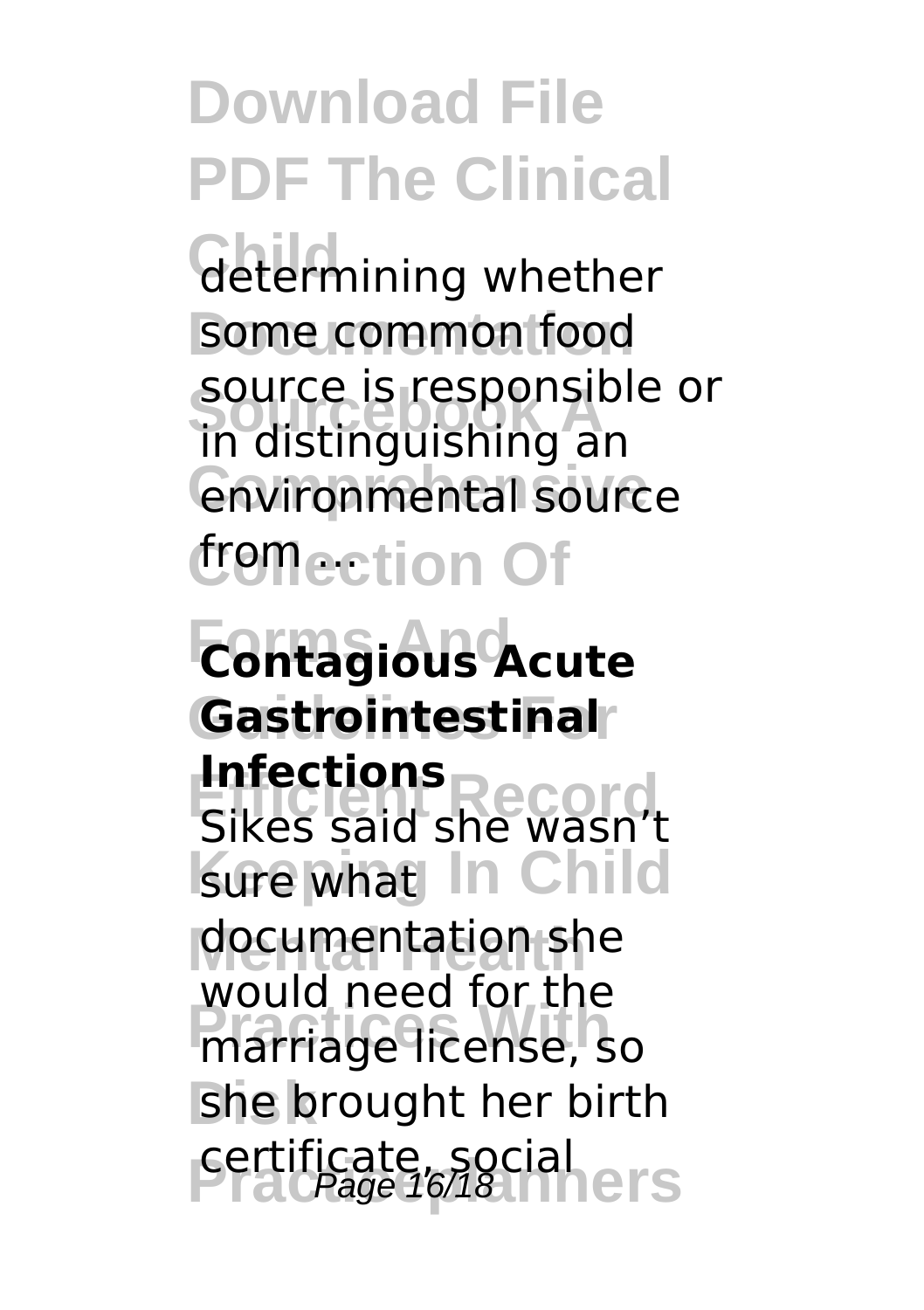Security card, and even **her late husband's Sourcebook A** death affidavit.

**Comprehensive Thief smashes bride Collection Of and groom's car Forms And valuables during wedding ceremony Morbidity and Mortality**<br>Wookly Bonert **Keeping In Child** 2022;71(7):264-270. **Methers were Ith Practices With** against COVID-19 if **Disk** they completed a 2-dose series of either<br>Page 17/18 **windows, steals** Weekly Report. considered vaccinated